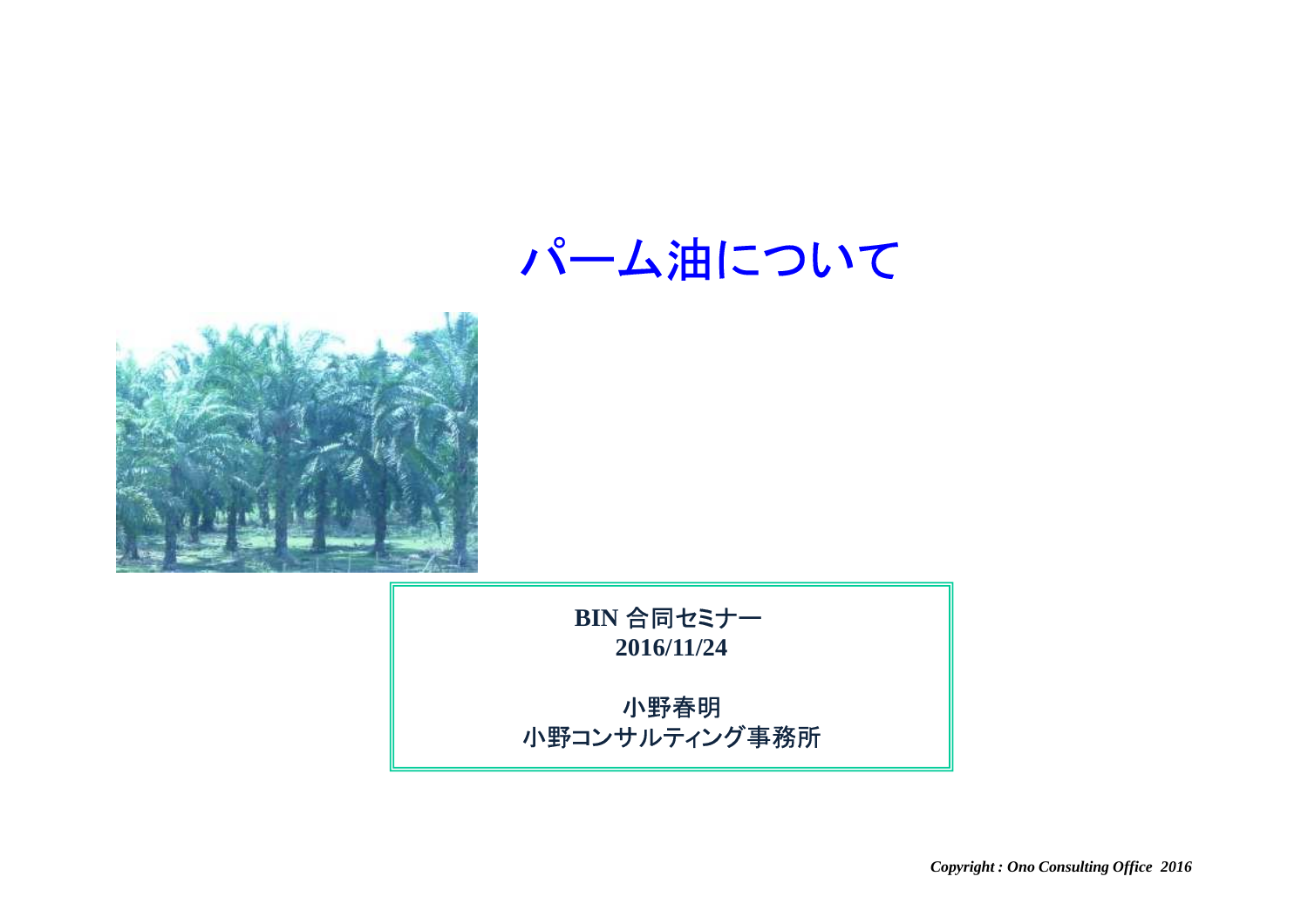- ●パーム産業の構造
- ●パーム油精製工程
- ●パーム油の組成
- ●パーム油精製製品の種類と品質仕様
- ●パーム油発電の経済性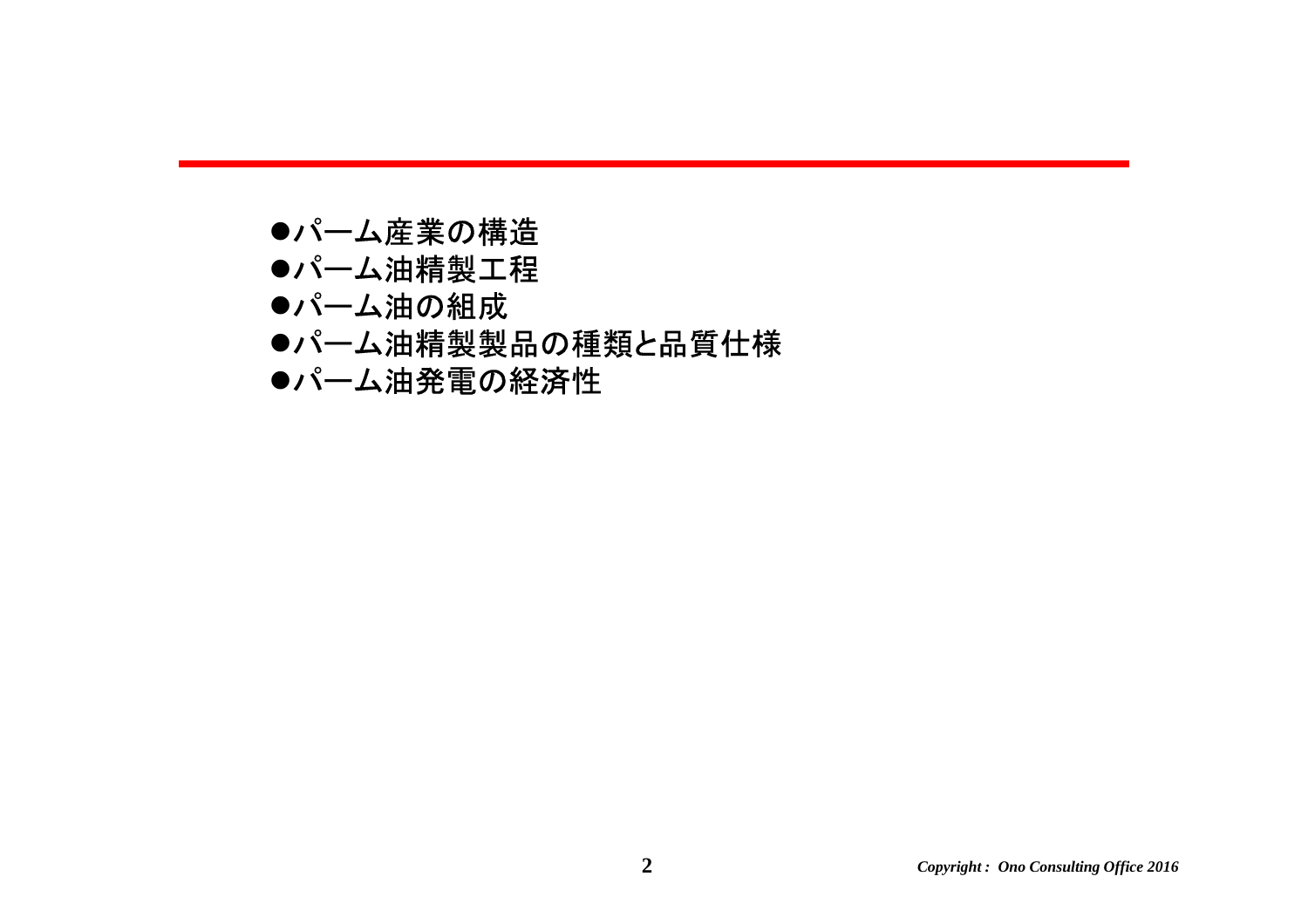### パーム産業の全体フロー

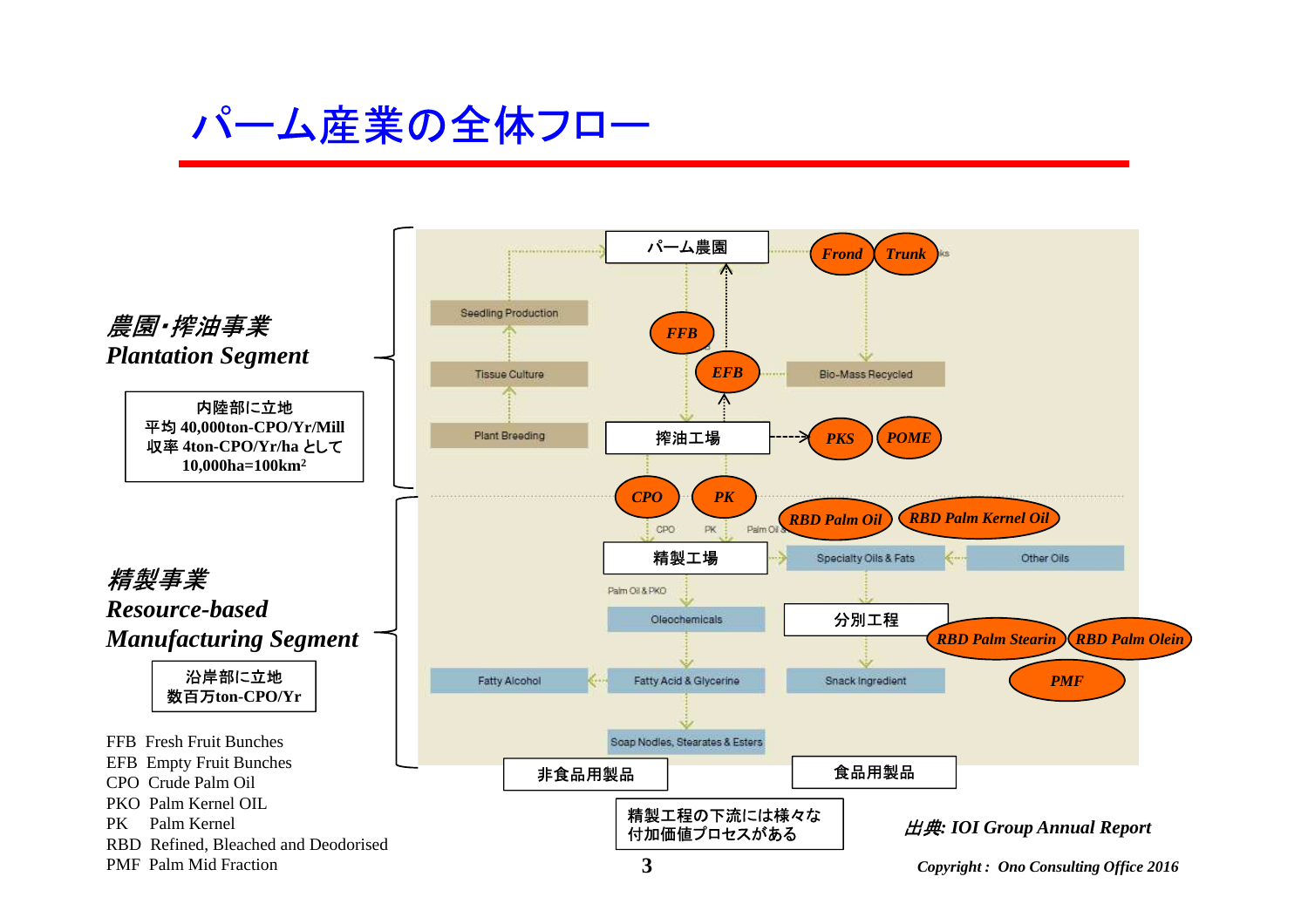## 油椰子(**Oil Palm**) の果房**(Fresh Fruits Bunch)**



*Species: Elaeis guineensisType: Tenera (DXP)Planting density: 148 palm/ha Nursery period: 24 monthsEconomic Life: 25 years*

*Bunch weight: 10-15 kg Fruitlets/bunch: 1000-3000Oil/bunch: 22-25% Kernel/bunch: 4% Kernel production/year: 8kgOil production/year: 42.5 kg*

出典*: MPOB Home Page*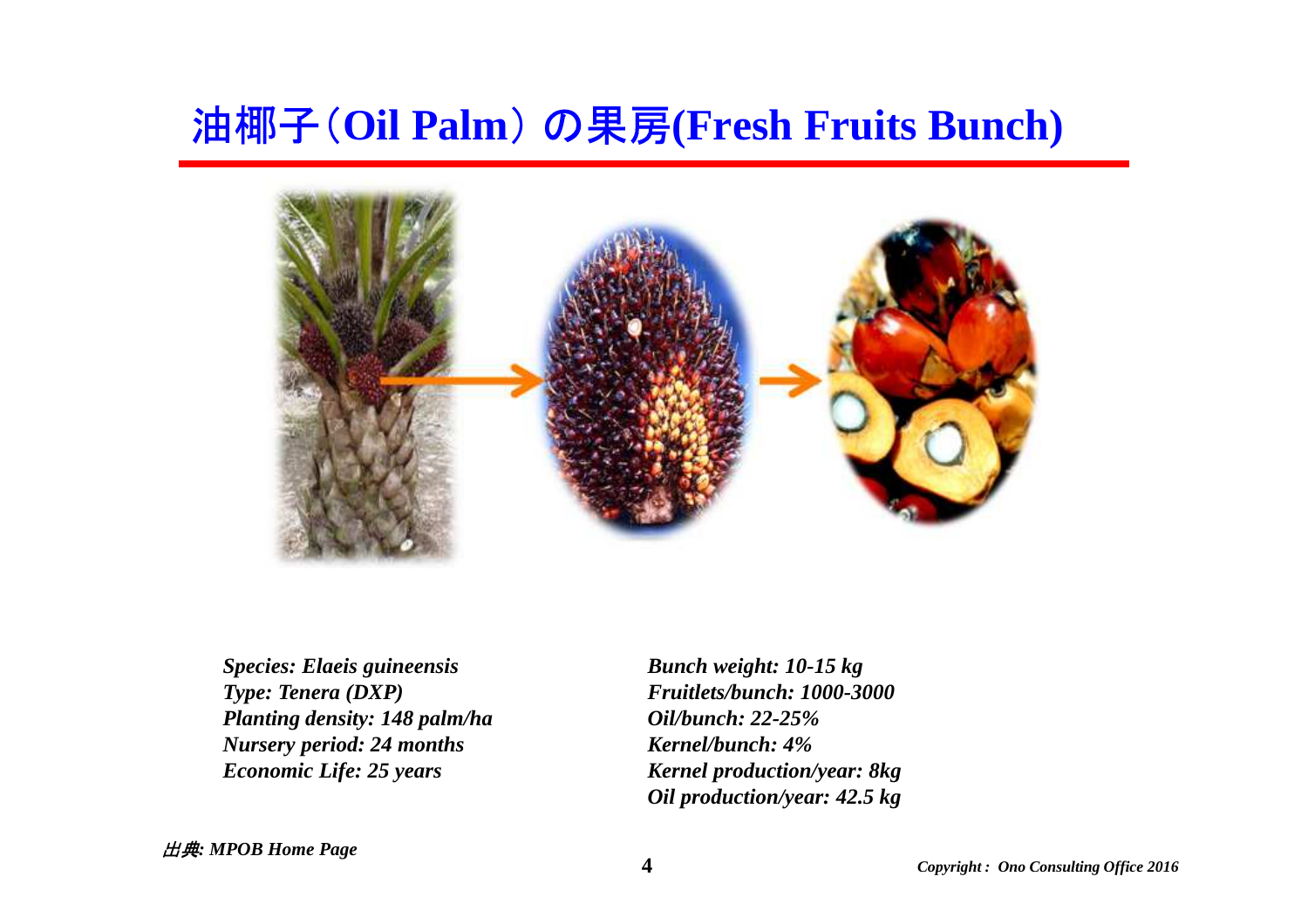### 搾油工場*(Palm Mill)*の工程概要



Palm oil milling process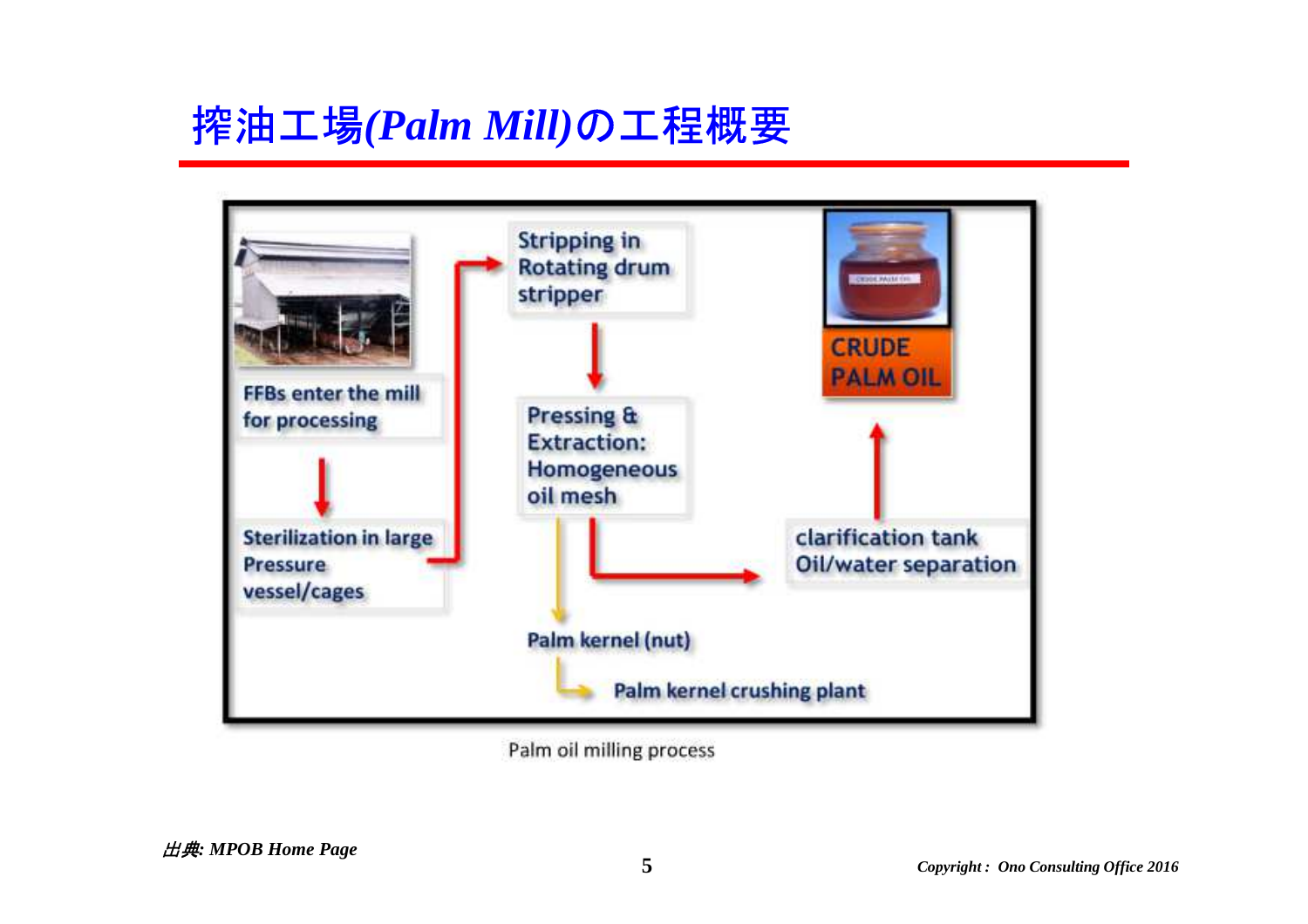# 搾油工場 の工程詳細と収率(代表例)



*Copyright : Ono Consulting Office 2016*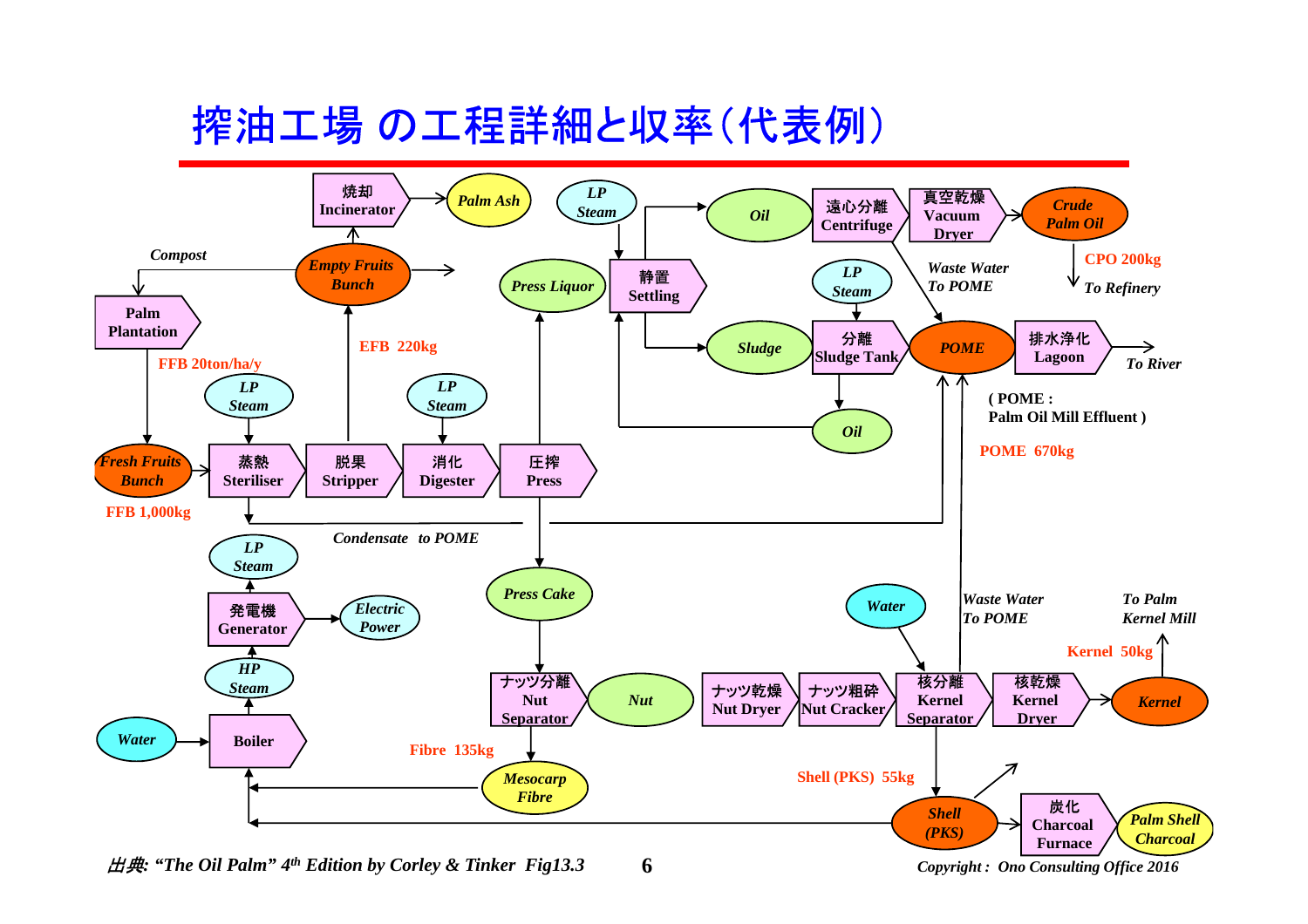# パーム油の精製工程 概要図



Palm oil refining process

#### 物理精製または化学精製により、脱ガム、脱酸、脱色、脱臭を行い、パーム原油中に含まれる不純物を除去する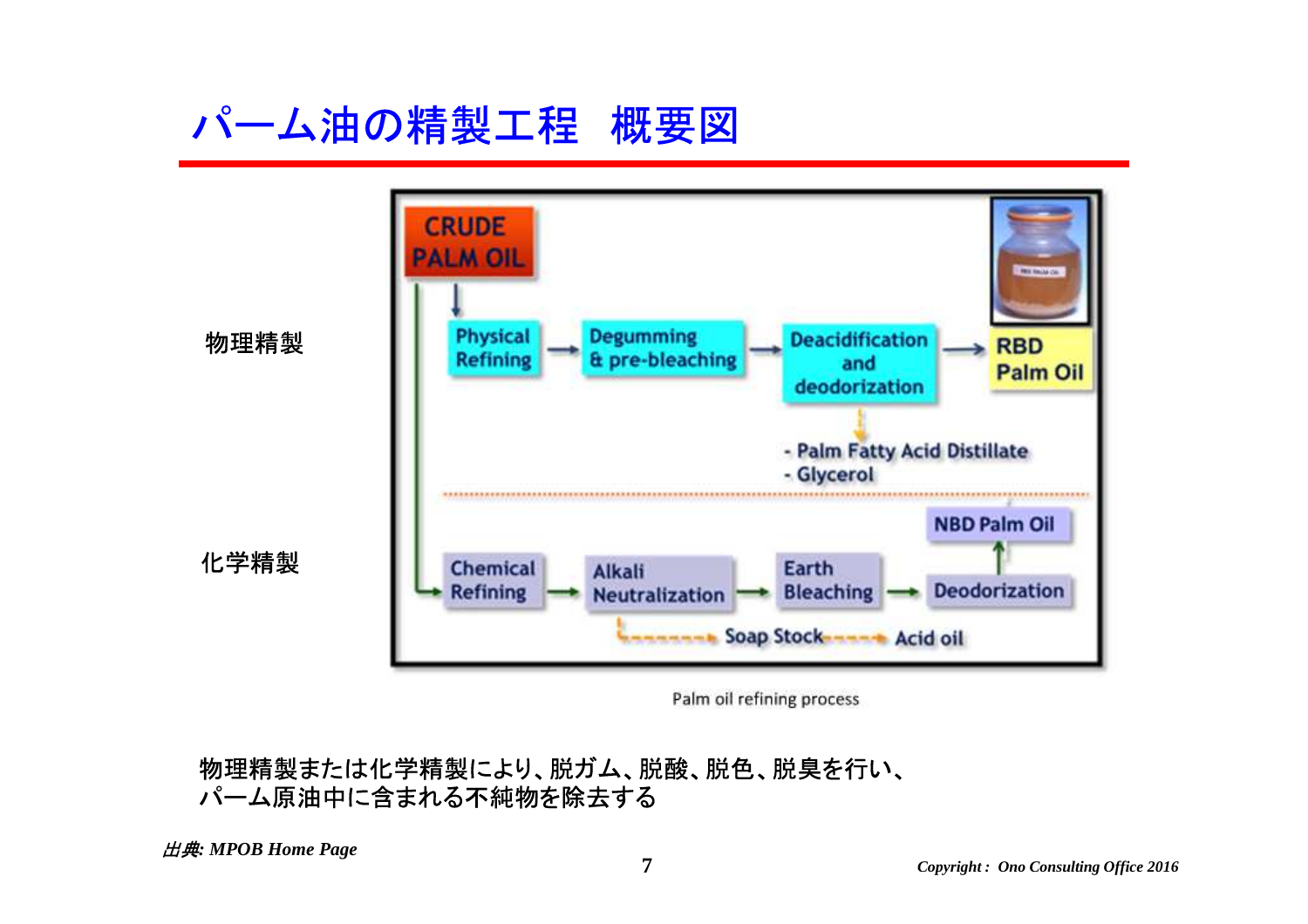精製パーム油の分別工程 概要図



出典*: MPOB Home Page*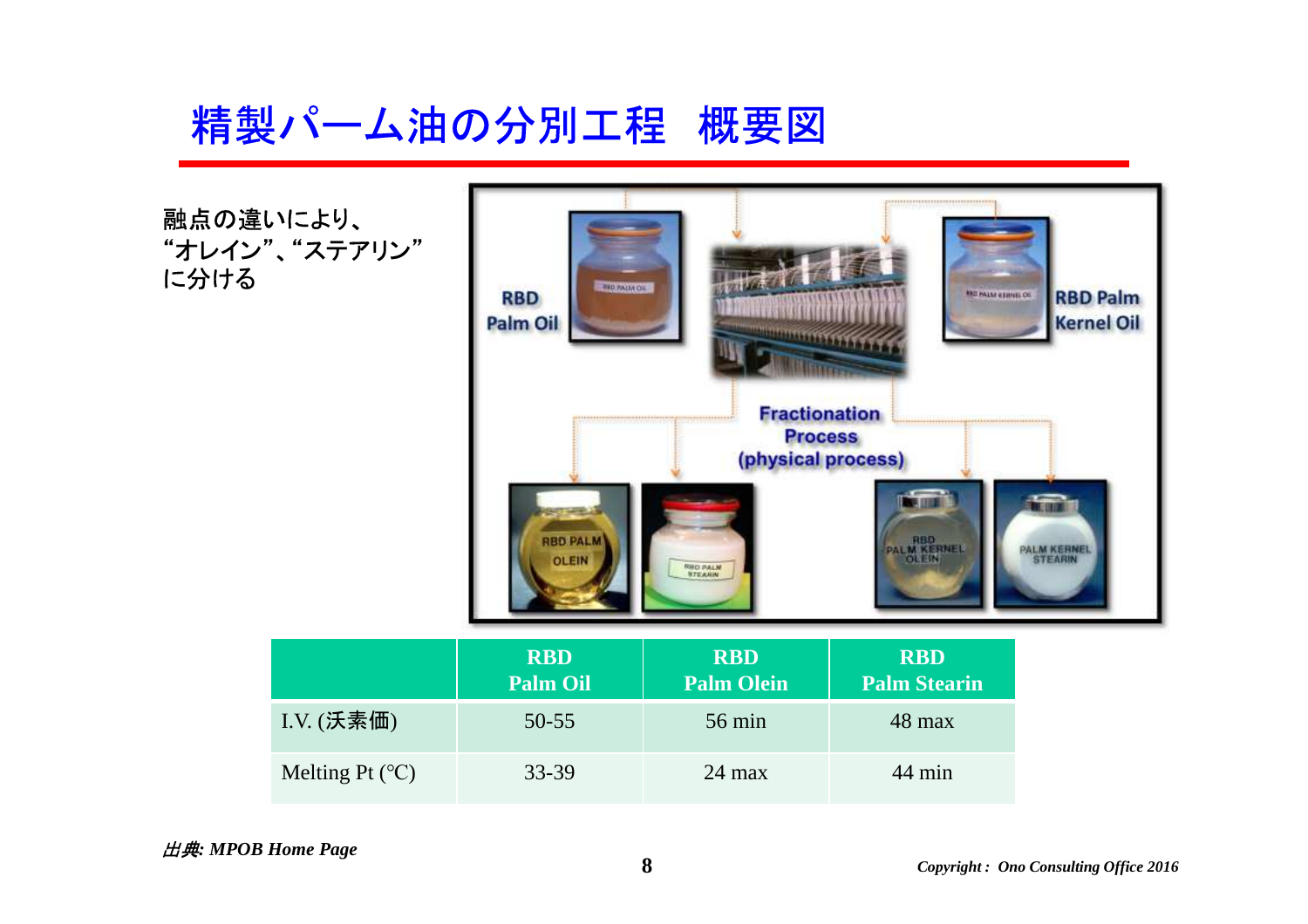### 油脂の構造

- 油脂は1個のグリセリンと3個の脂肪酸が結合したエステル(トリグリセリド)の混合物<br>→
- $\bullet$ 脂肪酸(炭素数**4** <sup>~</sup> **<sup>24</sup>**)の種類、割合が違うと物性、化学的性質も異なる
- 脂肪酸の種類は **Cn:m (n =** 炭素数、**m =** 不飽和結合の数**)**で表記する
- $\bullet$ 炭素数 **<sup>n</sup>**はカルボキシル基(**COOH**) とアルキル基 **<sup>R</sup>n-1** を合わせたもの



出典**:** 新版 油脂製品の知識 (幸書房**,**、**1993**)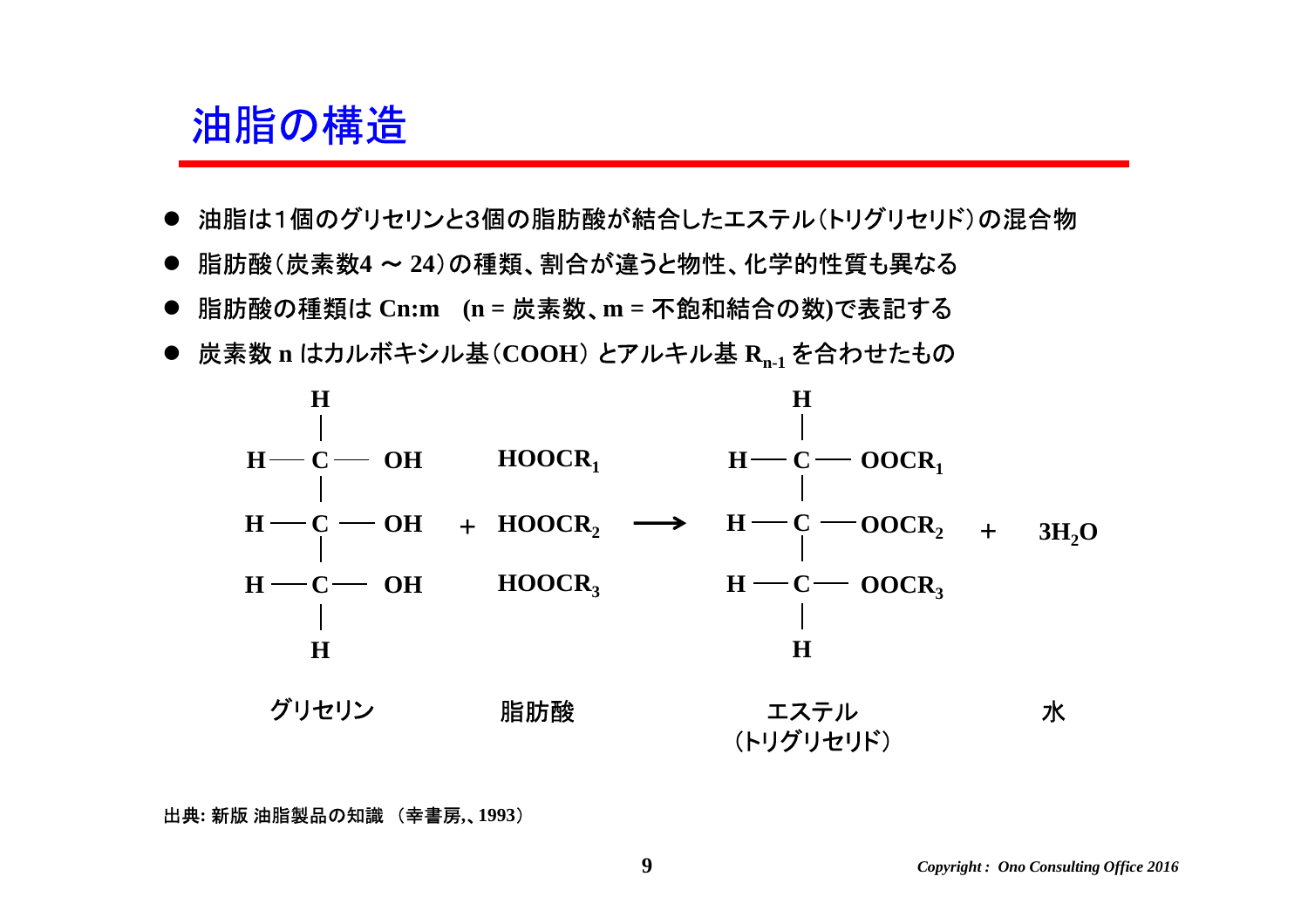## パーム油の組成

| 炭素数:<br>二重結合数                                                | 脂肪酸名     | <b>Crude</b><br><b>Palm Oil</b> | Palm<br><b>Olein</b> | Palm<br><b>Stearin</b> |
|--------------------------------------------------------------|----------|---------------------------------|----------------------|------------------------|
| C12:0                                                        | ラウリン酸    | $0.0 - 0.5$                     | $0.2 - 0.4$          | $0.1 - 0.3$            |
| C14:0                                                        | ミリスチン酸   | $0.9 - 1.5$                     | $0.9 - 1.2$          | $1.1 - 1.7$            |
| C16:0                                                        | パルミチン酸   | $39.2 - 45.8$                   | $38.2 - 42.9$        | $49.8 - 68.1$          |
| C16:1                                                        | パルミトレイン酸 | $0.0 - 0.4$                     | $0.1 - 0.3$          | $< 0.05 - 0.1$         |
| C18:0                                                        | ステアリン酸   | $3.7 - 5.4$                     | $3.7 - 4.8$          | $3.9 - 5.6$            |
| C18:1                                                        | オレイン酸    | $37.4 - 44.1$                   | $39.8 - 43.9$        | $20.4 - 34.4$          |
| C18:2                                                        | リノール酸    | $8.7 - 12.5$                    | $10.4 - 12.7$        | $5.0 - 8.9$            |
| C18:3                                                        | リノレン酸    | $0.0 - 0.6$                     | $0.1 - 0.6$          | $0.1 - 0.5$            |
| C20:0                                                        | アラキジン酸   | $0.0 - 0.5$                     | $0.2 - 0.5$          | $0.3 - 0.6$            |
| $I.V.$ $(\overline{\mathcal{F}}_n,\overline{\mathcal{F}}_n)$ |          | $50.4 - 53.7$                   | $56.0 - 59.1$        | $27.8 - 45.1$          |
| SMP(融点 °C)                                                   |          | $33.8 - 39.2$                   | $19.2 - 23.6$        | $46.6 - 53.8$          |

出典*: MPOB Home Page*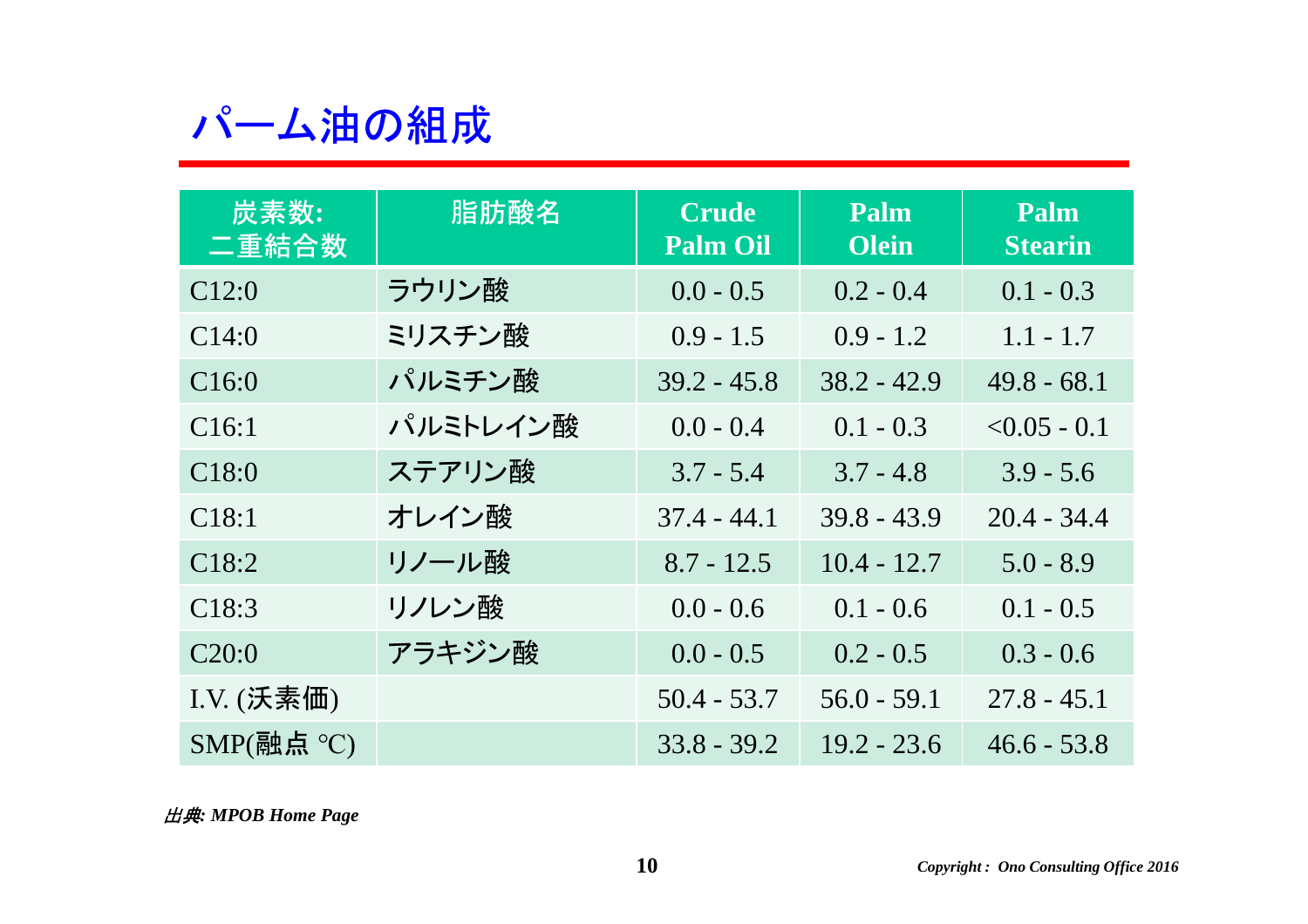# 精製パーム油の種類 (例)

#### 主に沃素価**(I.V.)**、融点**(SMP)**の違いにより製品を区分する

| 製品                               | <b>FFA</b>        | I.V. (沃素価)       | SMP (°C)         |
|----------------------------------|-------------------|------------------|------------------|
| <b>RBD Palm Oil</b>              | $0.1$ max         | $50 - 55$        | 33-39            |
| <b>RBD</b> Palm Olein            | $0.1$ max         | $56 \text{ min}$ | $24 \text{ max}$ |
| <b>RBD</b> Palm<br>Stearin       | $0.2$ max         | $48$ max         | 44 min           |
| <b>RBD</b> Palm Olein<br>IV $60$ | $0.1$ max         | $60 \text{ min}$ | $24 \text{ max}$ |
| <b>RBD Palm Olein</b><br>IV 65   | $0.15$ max        | $65 \text{ min}$ | $15 \text{ max}$ |
| Palm Fatty Acid<br>Distillate    | $70 \text{ min}$  |                  |                  |
| Palm Mid<br>Fraction             | $0.2 \text{ max}$ | 43-47            | $32 \text{ max}$ |

出典*: IOI Group Home Page*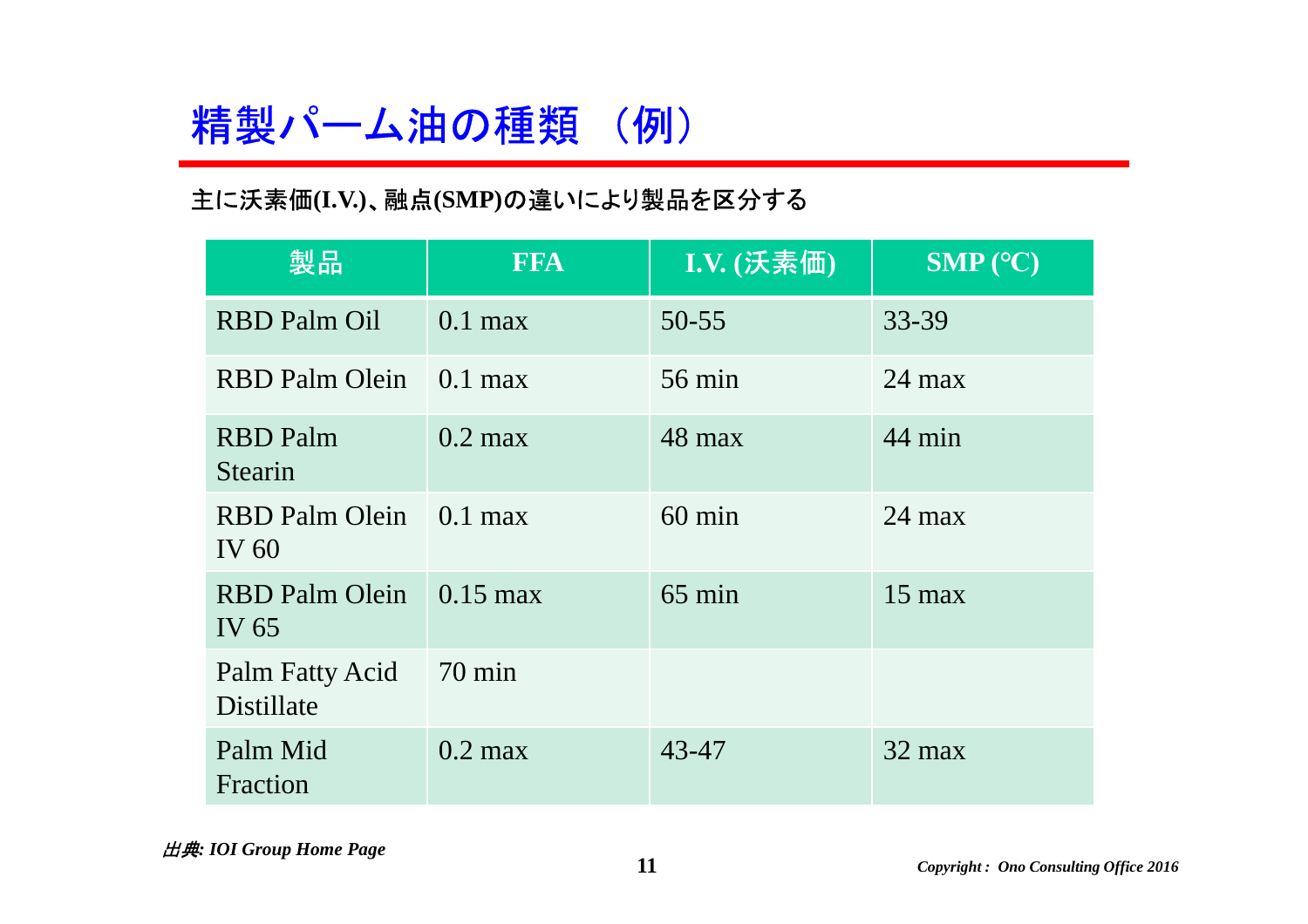### パーム油発電の経済性(前提条件)

| 項目         | 数量             | 単位            | 備考                      |
|------------|----------------|---------------|-------------------------|
| 事業期間       | 20             | 年             | FIT買取期間                 |
| 稼働時間       | 7,920          | h             | 330日/年 × 24h/日稼働        |
| 稼働率        | 90.4           | $\%$          | 7,920h/8,760h           |
| 初期投資額      | 50.0           | 百万円           |                         |
| 設備単価       | 192.0          | 千円/kW         |                         |
| 発電端出力      | 260            | kW            |                         |
| 自家消費       | $\overline{2}$ | kW            |                         |
| 送電端出力      | 258            | kW            |                         |
| 熱回収出力      | 260            | kW            |                         |
| 熱利用率       | 60             | $\frac{9}{6}$ |                         |
| 年間発電量      | 2,059,200      | kWh/年         | 260kW × 7,920h          |
| 年間売電量      | 2,043,360      | kWh/年         | 258kW x 7,920h          |
| 年間売熱量      | 1,235,520      | kWh/年         | $260$ kW × 7,920h × 60% |
| 売電単価       | 24.0           | 円/kWh         | FIT買取価格(一般木材 適用)        |
| 売熱単価       | 6.0            | 円/kWh         |                         |
| 燃料消費量      | 500            | $t/$ 年        | 水分 0%W.B.               |
| 燃料発熱量(LHV) | 8,660          | kcal/kg       | $10.3$ MJ $/kg$ (LHV)   |
| 燃料単価       | 80,000         | 円 $/t$        | <b>RDB Palm Oil</b>     |
| オペレーター     | 0.5            | 名             | 管理者 0名、作業員 0.5名         |
| メンテナンス費単価  | 1.95           | 円/kWh-e       | 維持管理業務委託契約、発電量ベース       |

#### 参考:熱電併給システムではじめる木質バイオマスエネルギー 「発電」

熊崎実(編著)、日刊工業新聞社、**2016/9/27**発行、 第4章参照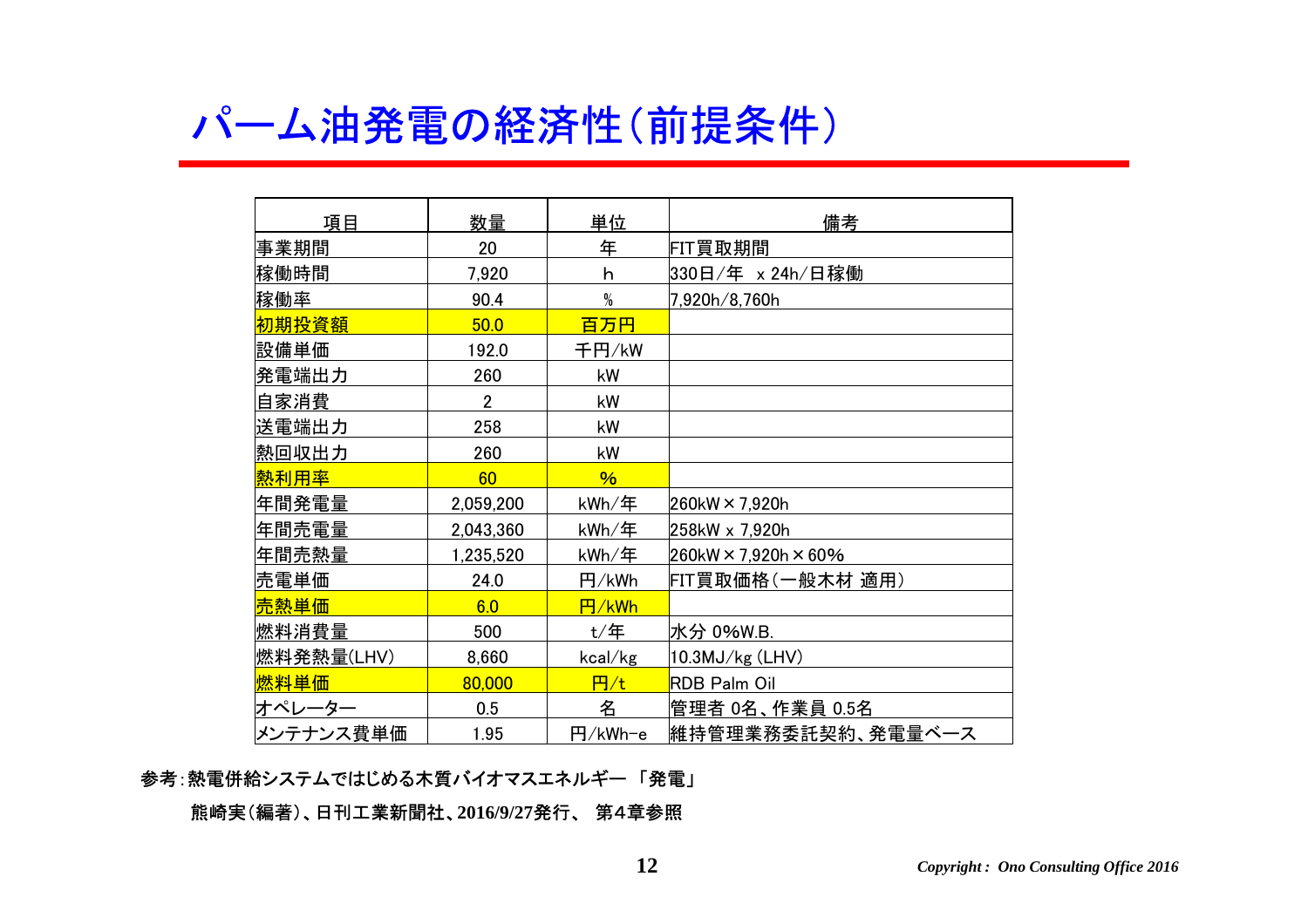## パーム油発電の経済性(試算結果、**Project IRR**)

コスト単価 (円**/kWh**)

|       | 発電コスト<br>(熱収入勘案なし) | 発電コスト<br>熟収入勘案) |
|-------|--------------------|-----------------|
| 資本費   | 1.2                |                 |
| 燃料費   | 19.6               | 22.9            |
| 運転維持費 | 5.8                |                 |
|       | 26.6               |                 |

### 感度分析 : 初期投資額 & 燃料単価

| <b>P-IRR</b> |         | 初期投資額 (千円)   |              |          |          |              |          |          |          |          |
|--------------|---------|--------------|--------------|----------|----------|--------------|----------|----------|----------|----------|
|              | 6.96%   | 30,000       | 35,000       | 40,000   | 45,000   | 50,000       | 55,000   | 60,000   | 65,000   | 70,000   |
|              | 60,000  | 39.8%        | 34.1%        | 29.9%    | 26.5%    | 23.8%        | 21.6%    | 19.7%    | 18.1%    | 16.7%    |
|              | 65,000  | 33.6%        | 28.8%        | 25.2%    | 22.3%    | 20.0%        | 18.0%    | 16.4%    | 15.0%    | 13.8%    |
|              | 70,000  | 27.4%        | 23.4%        | 20.3%    | 17.9%    | <b>16.0%</b> | 14.3%    | 12.9%    | 11.7%    | 10.6%    |
| (FJ/ton)     | 75,000  | 21.0%        | 17.8%        | 15.3%    | 13.3%    | <b>11.7%</b> | 10.3%    | 9.2%     | 8.1%     | 7.3%     |
|              | 80,000  | <b>14.1%</b> | <b>11.7%</b> | 9.8%     | 8.2%     | 7.0%         | 5.9%     | 4.9%     | 4.1%     | 3.3%     |
| 燃料单值         | 85,000  | 6.2%         | 4.5%         | 3.2%     | 2.0%     | 1.1%         | 0.3%     | $-0.6%$  | $-1.4%$  | $-2.1%$  |
|              | 90,000  | $-8.5%$      | $-9.7%$      | $-10.8%$ | $-11.7%$ | $-12.5%$     | $-13.2%$ | $-13.8%$ | $-14.5%$ | $-15.0%$ |
|              | 95,000  | #NUM!        | #NUM!        | #NUM!    | #NUM!    | #NUM!        | #NUM!    | #NUM!    | #NUM!    | #NUM!    |
|              | 100,000 | #NUM!        | #NUM!        | #NUM!    | #NUM!    | #NUM!        | #NUM!    | #NUM!    | #NUM!    | #NUM!    |